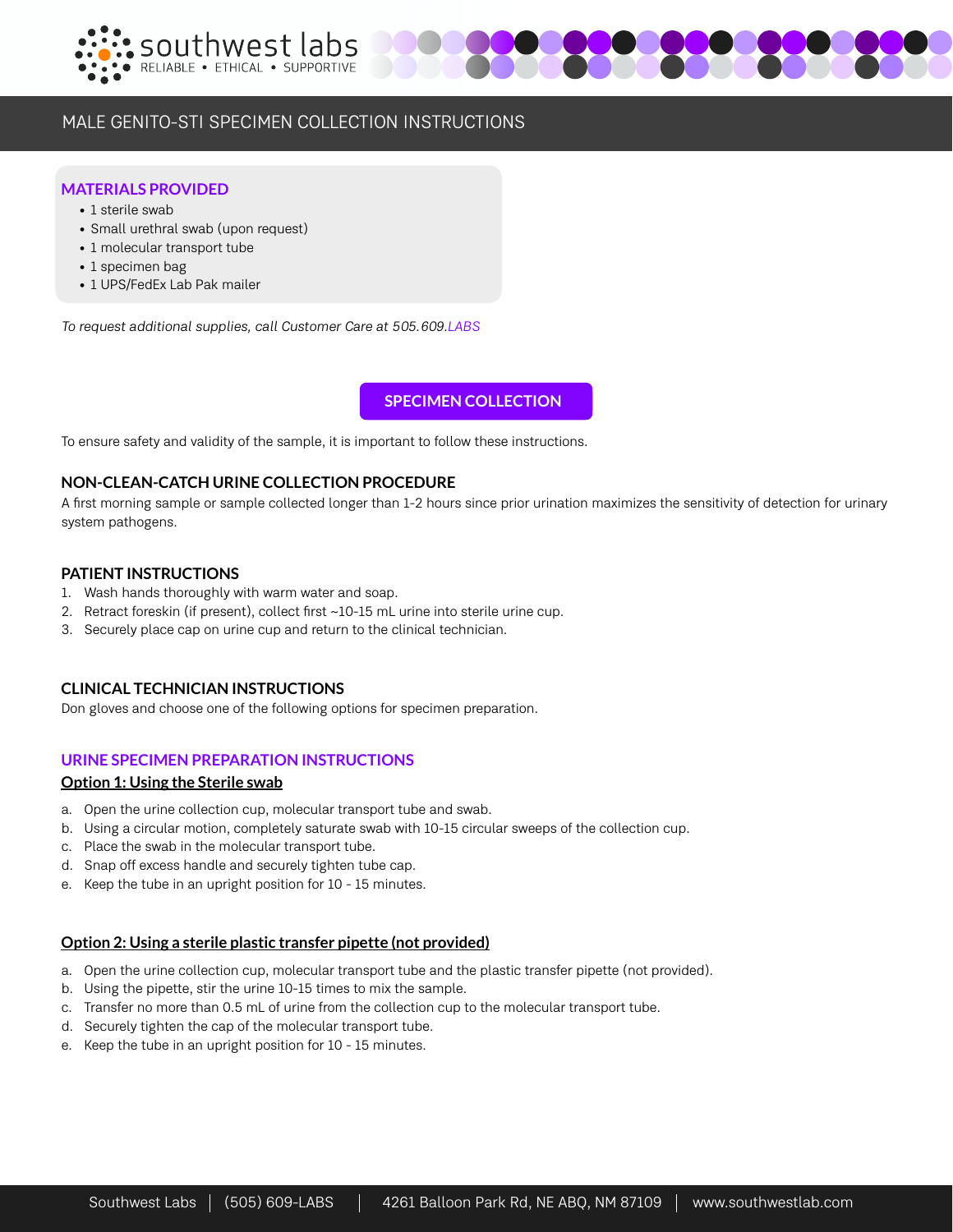



# MALE GENITO-STI SPECIMEN COLLECTION INSTRUCTIONS CONTINUED

## **URETHRA**

- 1. Insert a small urethral swab 3-4 cm into the urethra.
- 2. Leave the swab in place for 5 seconds then slowly withdraw the swab using a twirling motion. This ensures epithelial cells are well sampled.
- 3. Bend the swab wire in half.
- 4. Place the swab into the molecular transport tube.
- 5. Securely tighten the tube cap.
- 6. Keep the tube in an upright position for 10 15 minutes.

## **PENILE LESIONS**

## **Ulcerated lesions:**

- 1. Thoroughly swab the base of lesion.
- 2. Place the swab into the molecular transport tube.
- 3. Snap off excess handle and securely tighten tube cap.
- 4. Keep the tube in an upright position for 10 15 minutes.

## **Vesicular lesions:**

- 1. Carefully open the lesion with a scalpel blade.
- 2. Collect fluid contents on the swab.
- 3. Thoroughly swab the base.
- 4. Place all material in the molecular collection tube.
- 5. Snap off excess handle and securely tighten tube cap.
- 6. Keep the tube in an upright position for 10 15 minutes.

## **PROSTATE**

Trans-rectal prostate massage sample can be considered in possible chronic prostatitis. The patient should not have urinated for at least 1-2 hours prior to collection.

## **Specimen Collection**

- 1. Have patient retract foreskin (if present) with one hand and hold the open collection cup in place with opposite hand.
- 2. The clinician should massage the prostate while the patient collects any expressed prostatic fluid into the urine collection cup.
- 3. The patient should then collect approximately 10 mL urine in same collection cup.
- 4. Securely tighten the cap on the cup.
- 5. Keep the tube in an upright position for 10 15 minutes.

# **Specimen Preparation**

Don gloves and choose one of the following options for specimen preparation.

## **Option 1: Using the sterile swab**

- a. Open the urine collection cup, molecular transport tube and swab.
- b. Using a circular motion, completely saturate swab with 10-15 circular sweeps of the collection cup.
- c. Place the swab in the molecular transport tube.
- d. Snap off excess handle and securely tighten tube cap.
- e. Keep the tube in an upright position for 10 15 minutes.

# **Option 2: Using a sterile plastic transfer pipette (not provided)**

- a. Open the urine collection cup, molecular transport tube, and plastic transfer pipette (not provided).\
- b. Transfer approximately 0.5 mL of urine/prostatic fluid from the collection cup to the molecular transport tube.
- c. Securely tighten the cap of the transport tube.
- d. Keep the tube in an upright position for 10 15 minutes.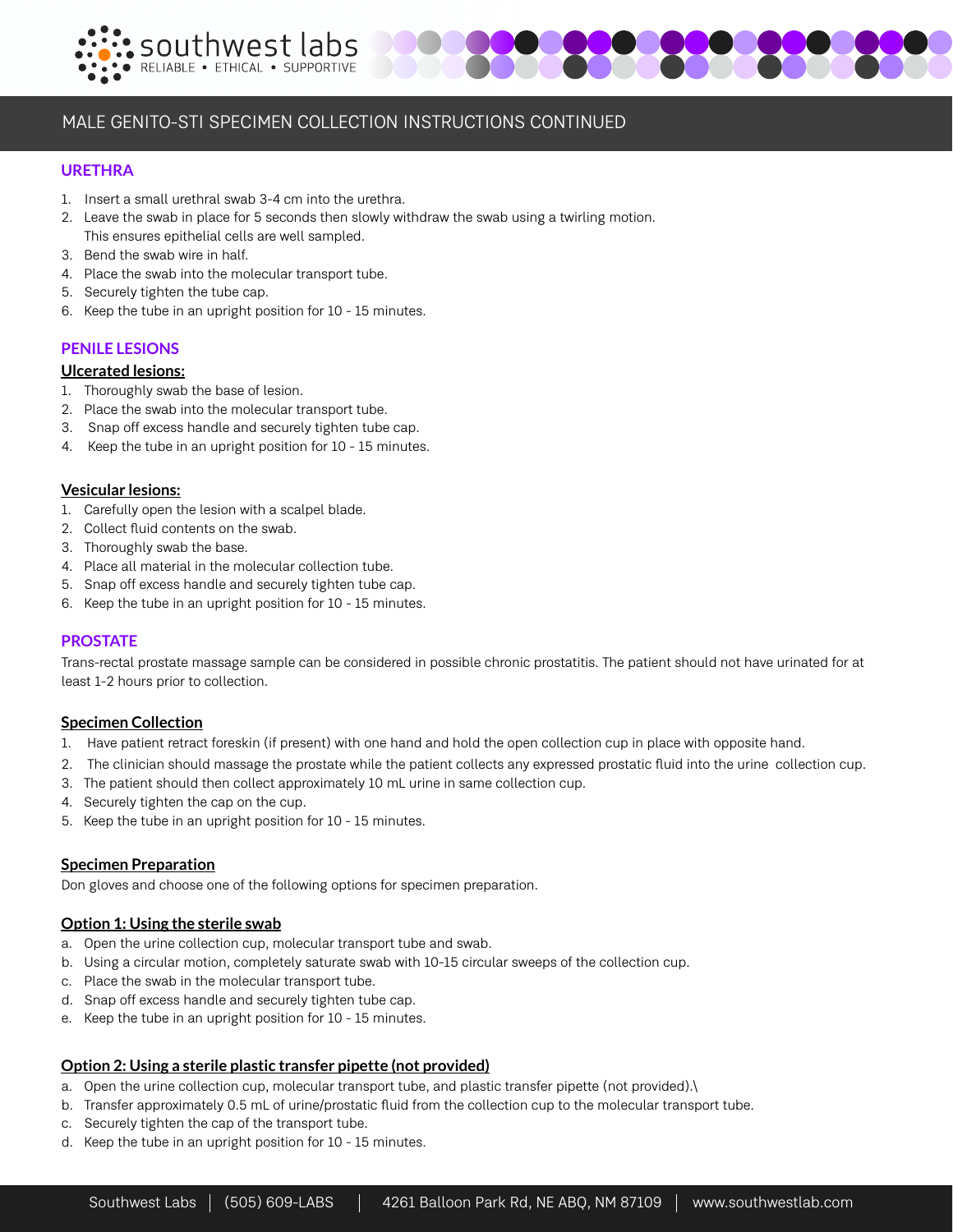



# FEMALE GENITO-STI SPECIMEN COLLECTION INSTRUCTIONS

# **MATERIALS PROVIDED**

- 1 sterile swab
- Endocervical brush (upon request)
- Small urethral swab (upon request)
- 1 molecular transport tube
- 1 specimen bag
- 1 UPS/FedEx Lab Pak mailer

To request additional supplies, call Customer Care at 505.609.LABS

**SPECIMEN COLLECTION**

To ensure safety and validity of the sample, it is important to follow these instructions.

# **NON-CLEAN-CATCH URINE COLLECTION PROCEDURE**

A first morning sample or sample collected longer than 1-2 hours since prior urination maximizes the sensitivity of detection for urinary system pathogens.

# **PATIENT INSTRUCTIONS**

- 1. Wash hands thoroughly with warm water and soap.
- 2. Holding labia apart, collect first ~10-15 mL urine into sterile urine cup.

# **CLINICAL TECHNICIAN INSTRUCTIONS**

Don gloves and choose one of the following options for specimen preparation.

# **URINE SPECIMEN PREPARATION INSTRUCTIONS**

## **Option 1: Using the Sterile swab**

- a. Open the urine collection cup, molecular transport tube and swab.
- b. Using a circular motion, completely saturate swab with 10-15 circular sweeps of the collection cup.
- c. Place the swab in the molecular transport tube.
- d. Snap off excess handle and securely tighten tube cap.
- e. Keep the tube in an upright position for 10 15 minutes.

# **Option 2: Using a sterile plastic transfer pipette (not provided)**

- a. Open the urine collection cup, molecular transport tube and the plastic transfer pipette (not provided).
- b. Using the pipette, stir the urine 10-15 times to mix the sample.
- c. Transfer no more than 0.5 mL of urine from the collection cup to the molecular transport tube.
- d. Securely tighten the cap of the molecular transport tube.
- e. Keep the tube in an upright position for 10 15 minutes.